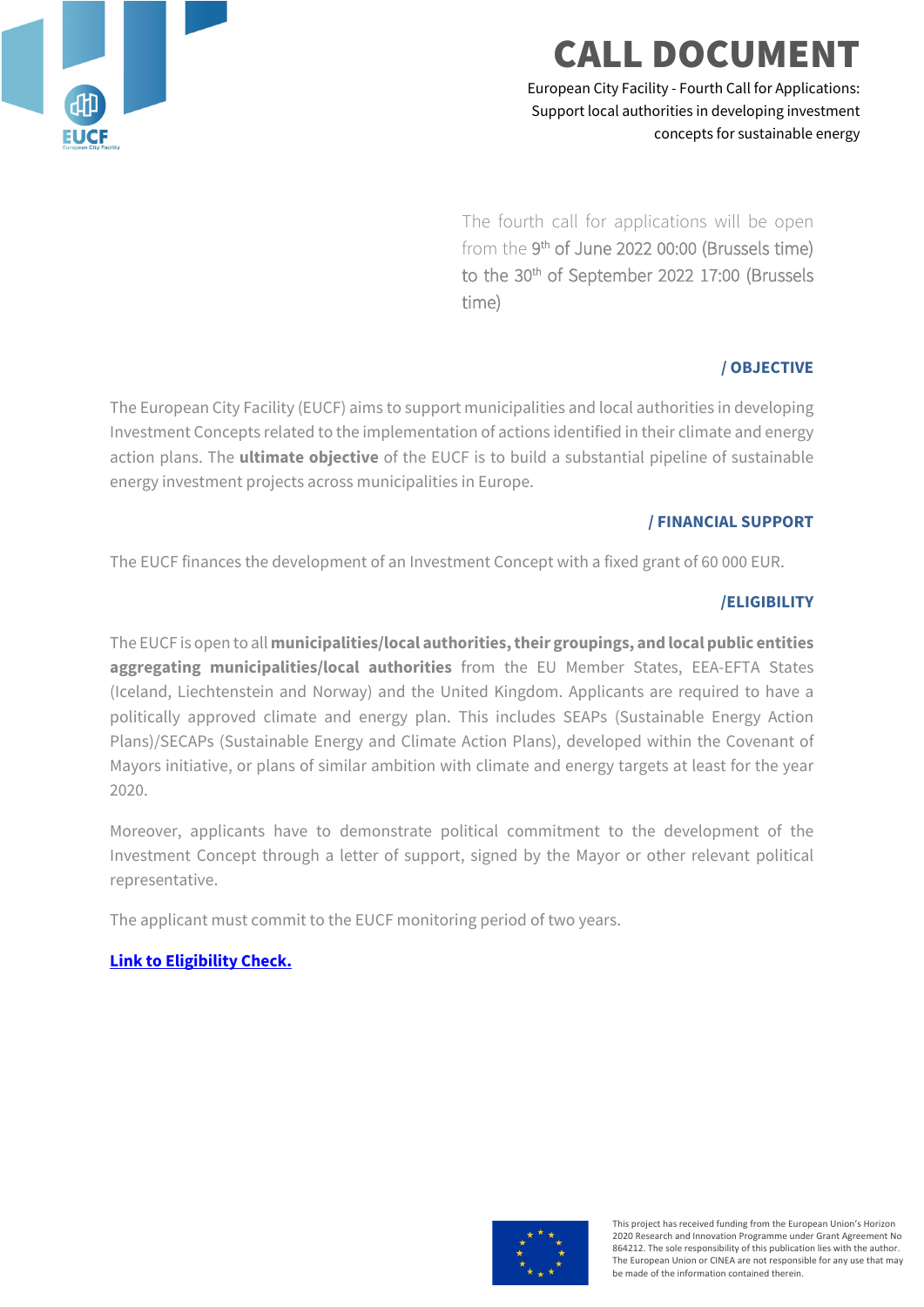

## ALL DOCUMENT

European City Facility - Fourth Call for Applications: Support local authorities in developing investment concepts for sustainable energy

## **/ WHAT CAN BE FINANCED**

The EUCF finances activities, such as (technical) feasibility studies, market analyses, stakeholder analyses, legal, economic and financial analyses, risk analyses, etc., that are required to develop the investment concept. These activities can be delivered by in-house staff or subcontracted external experts.

The grant cannot directly finance the actual investments, but it covers costs to mobilise resources and access services to develop an investment concept.

## **/ CRITERIA**

Applications are evaluated based on **5** evaluation criteria:

- **1.** Investment size;
- **2.** Energy savings;
- **3.** Governance structure;
- **4.** Stakeholder engagement;
- **5.** Alignment with EUCF objectives.

Please find the full details of the evaluation process in the **Guidelines for applicants.** 

#### **/ ADVANTAGES OF JOINT APPLICATIONS**

In line with the EUCF objectives, local authorities/municipalities are strongly encouraged to join forces and resources and submit joint applications, to increase the ambition of the application and increase the chances of success.

Do you want to apply as a grouping? Check our website and see what you should consider when [applying as a grouping.](https://www.eucityfacility.eu/calls/application-process.html)

Local public entities aggregating municipalities/local authorities are also eligible. A non-exhaustive list, of potential eligible applicants included in this category can be foun[d on the EUCF website.](https://www.eucityfacility.eu/calls/application-process.html)

#### **/ TIMELINE**

The third EUCF call will open on the 9<sup>th</sup> of June 2022, 00:00 (Brussels time). The deadline for submitting your application is on the 30<sup>th</sup> of September 2022, 17:00 (Brussels time).

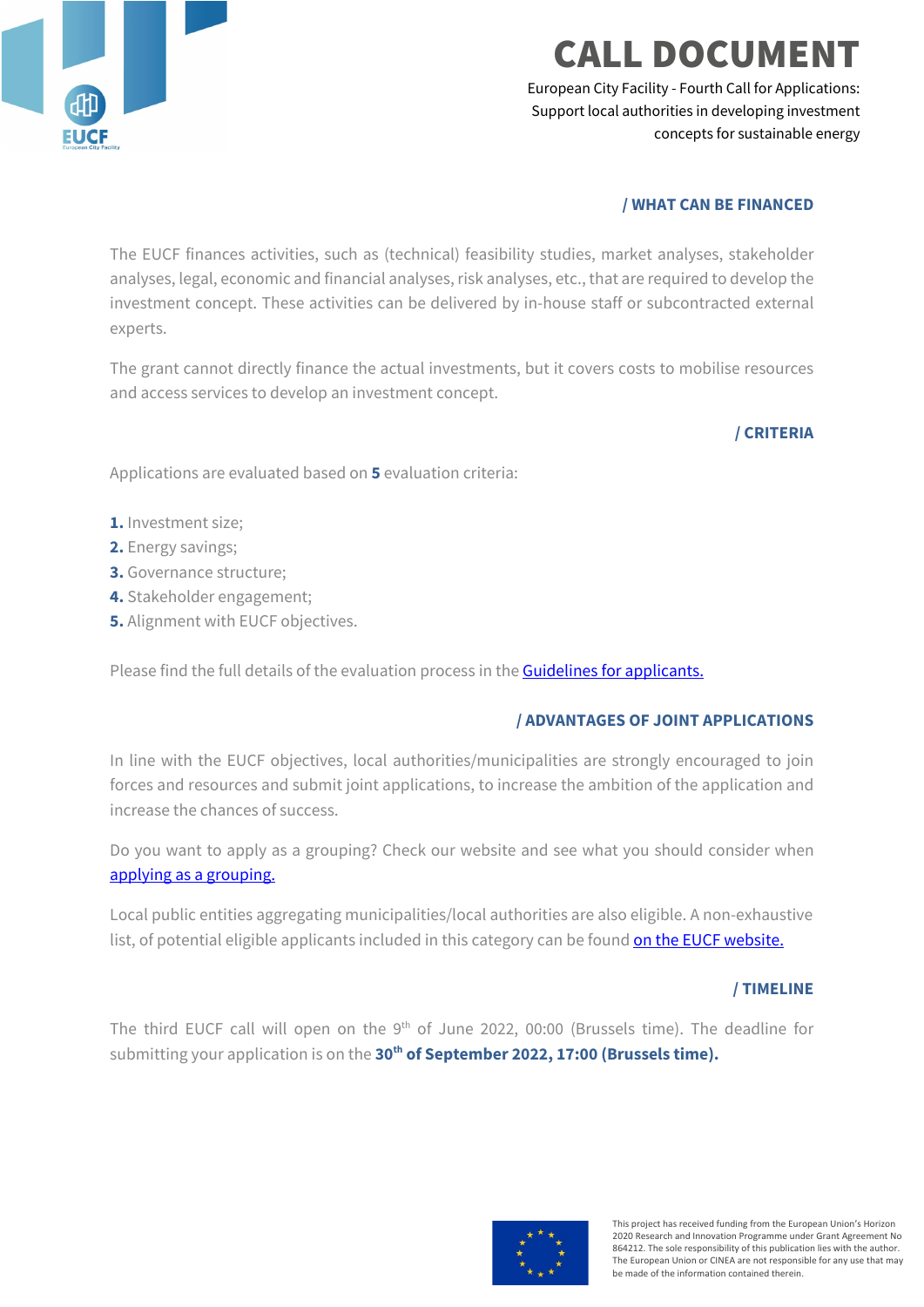

## **CALL DOCUMEI**

European City Facility - Fourth Call for Applications: Support local authorities in developing investment concepts for sustainable energy



## **/ HOW TO APPLY**

The overall application process consists of two main steps: **the eligibility check and the full application.** 

The application form will be accessible online as of the 9<sup>th</sup> of June 2022, 00:00 (Brussels time) via the EUCF website unde[r "Online Application".](https://www.eucityfacility.eu/calls/online-application.html)

For more information on the Application Process, click here.

## **/ REGIONAL CALLS**

The EUCF calls are organised in parallel for three geographic regions including all eligible countries (EU Member States, EEA-EFTA States of Iceland, Liechtenstein and Norway, and the United Kingdom) as displayed in the map below:





This project has received funding from the European Union's Horizon 2020 Research and Innovation Programme under Grant Agreement No 864212. The sole responsibility of this publication lies with the author. The European Union or CINEA are not responsible for any use that may be made of the information contained therein.